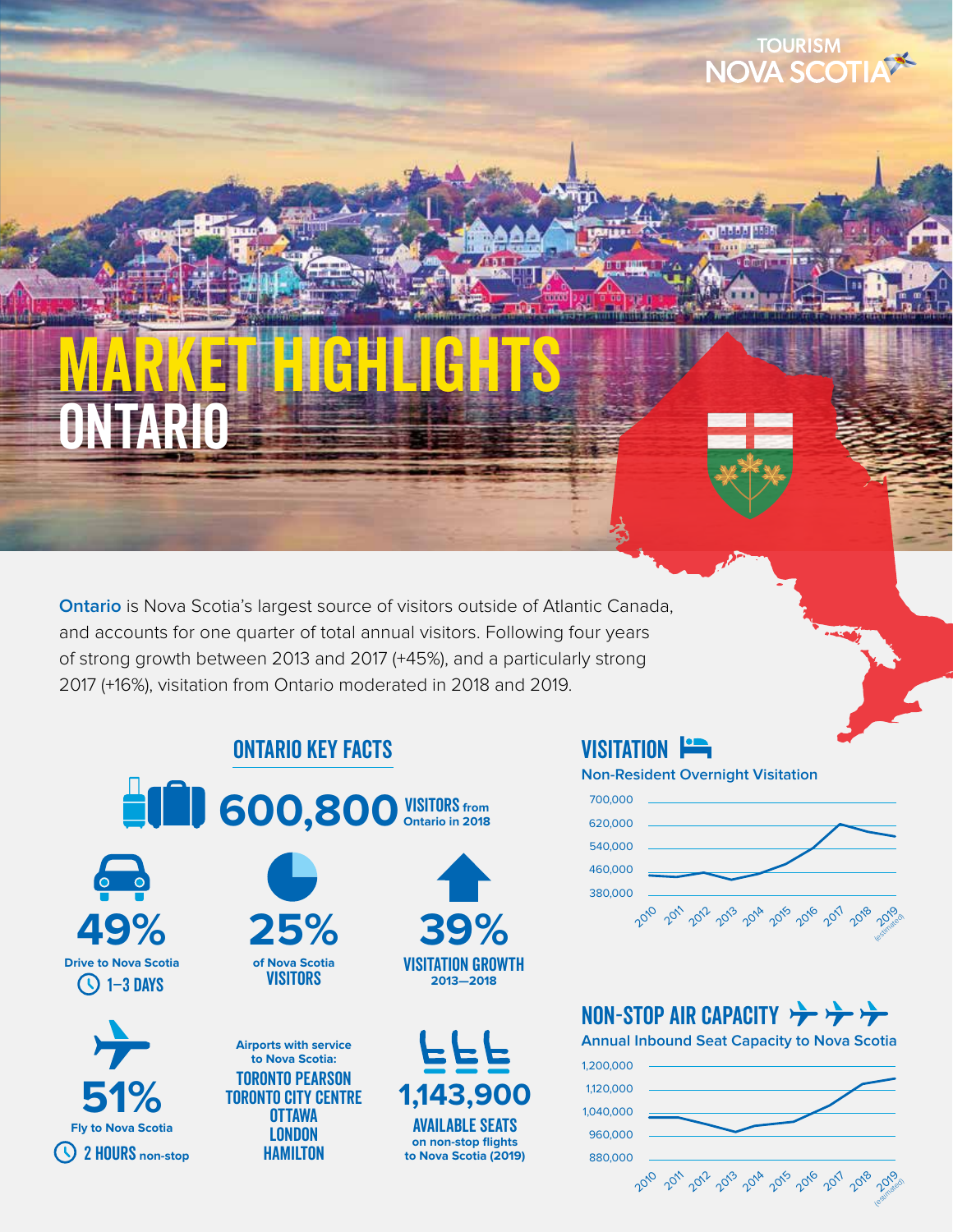# Characteristics of ONTARIO PLEASURE VISITORS

Tourism Nova Scotia works to attract people travelling for pleasure. These visitors are more likely to stay in paid accommodations and spend more during their trip than those visiting friends and relatives. 53% of visitors from Ontario are pleasure visitors.

#### WHEN THEY DECIDE TO VISIT NOVA SCOTIA



### WHEN THEY VISIT

**Most visitors (71%) come to Nova Scotia between June and October.**



# TARGET TRAVELLER SEGMENTS

The Explorer Quotient® (EQ) traveller segmentation approach helps identify and understand why people travel, why different types of travellers seek different experiences, and how tourism operators can engage with visitors based on their travel preferences. Tourism Nova Scotia has identified three key target traveller segments. While all three groups are interested in Nova Scotia's local food, seek authentic experiences, and enjoy natural beauty, traveller segments differ in how they prefer to experience these elements. Operators can consider how these target segments are attracted, or could be attracted, to their business.

#### **Authentic Experiencers:**

- Travel for learning and personal development
- Prefer to do their own thing and explore off-the-beaten-path, away from crowds
- Like to be immersed in the local culture and history
- Don't need to be pampered; prefer to blend in with the locals

WHAT THEY LIKE TO DO IN NOVA SCOTIA

**Go hiking**

#### **Cultural Explorers:**

- Travel for discovery and shared learning experiences
- Value connecting with local culture, including festivals and events
- Enjoy outdoor adventures with fun companions
- Like to explore hidden gems
- Spontaneous travellers

#### **Free Spirits:**

- Travel for fun and escape
- Seek adventure and excitement; like to try new things
- Seek the best they can afford; will indulge on vacation
- Pack a lot into their itineraries; want to take in all the main attractions
- More likely to participate in group travel



#### Where they Stay

Motel (10%) B&B (6%) Staying with

Hotel (29%)

**AVERAGE SPEND** Per Trip





friends or relatives (16%) Campground (10%)



**Visit wineries, breweries, and distilleries**



**Visit Halifax Waterfront**

**beaches**



**Visit Peggy's Cove**



**sightseeing**



**Visit museums/**

**Visit UNESCO sites**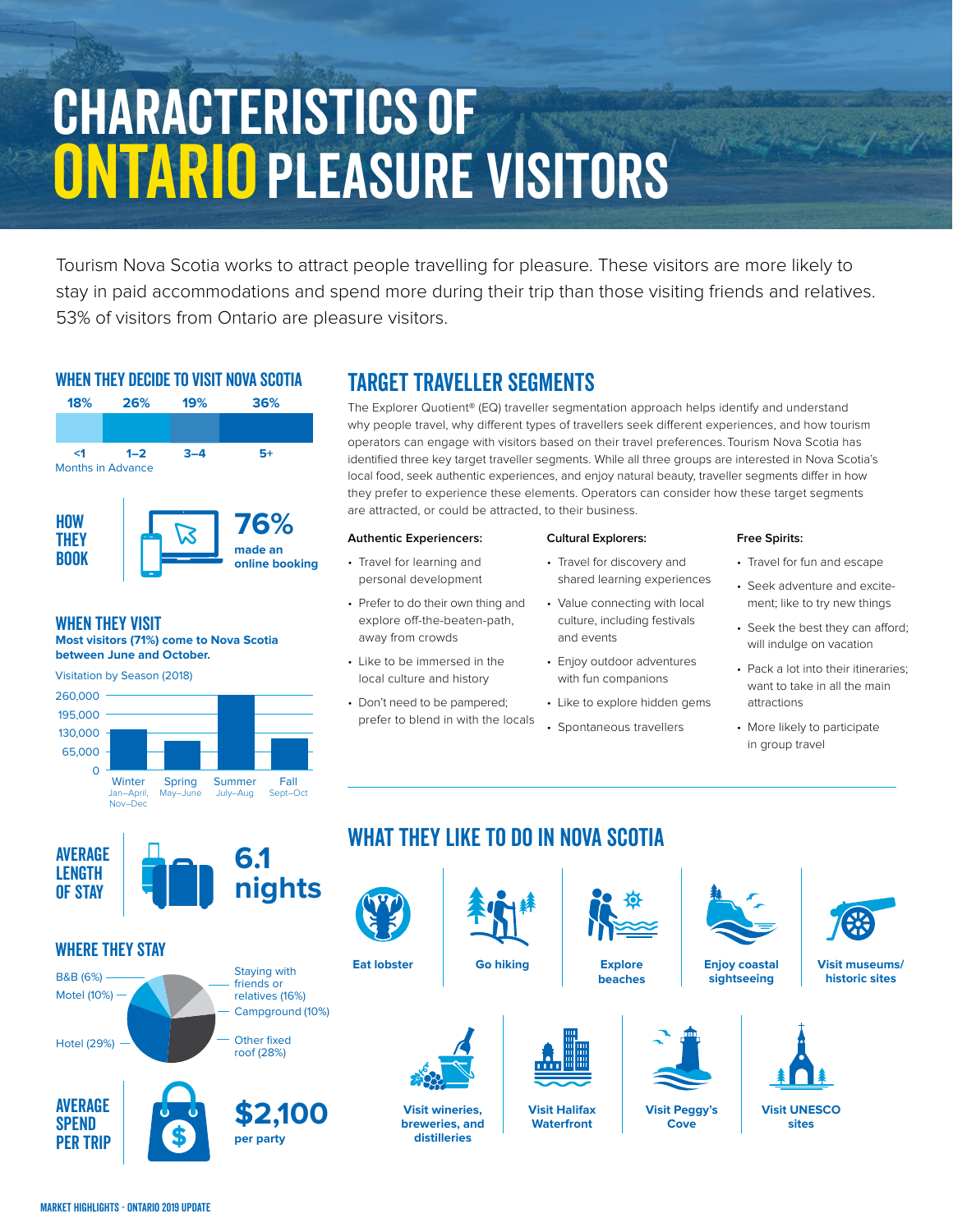# **ONTARIO** SWOT ANALYSIS

## **STRENGTHS**

- Largest target market—one quarter of Nova Scotia's visitors come from Ontario
- Easy access by air and road
- Five airports in Ontario have frequent, short flights to Nova Scotia
- High awareness of what Nova Scotia offers as a vacation destination
- Nova Scotia offers many things that appeal to Ontario travellers
- Digital marketing tactics developed with industry partners through the Digital Content Marketing Program have increased marketing of Nova Scotia in this market
- Nova Scotia advertising considered compelling and effective
- More Ontario travellers actively considering visiting Nova Scotia than travellers from other markets

#### **OPPORTUNITIES**

- •Increase partnerships with private and public sector to expand marketing reach
- Grow air visitation
- Convert awareness to visitation through conversion-driven marketing tactics
- Gain greater reach in market with increased investment
- Expand marketing to target Free Spirits, in addition to Authentic Experiencers and Cultural Explorers
- •Increase the variety of compelling experiences we offer to motivate visitation during peak and off-peak months
- •Increase Nova Scotia offerings where travellers are looking for information, such as online booking platforms

#### **WEAKNESSES**

- •Highly competitive advertising market; difficult to break through the clutter
- •Visitation is primarily seasonal (71% of visitation occurs June—Oct)
- •Variety of vacation location choices within short driving and flying distances

### **THREATS**

- Gas price volatility
- Cost of air travel
- Stronger Canadian dollar could increase attractiveness of travel to the US
- Increased marketing investment by competing travel destinations

### TOURISM NOVA SCOTIA MARKETING and Trade ACTIVITIES

#### **Consumer-focused Advertising**

Tourism Nova Scotia's consumer-focused marketing activities generate awareness of, and interest in, Nova Scotia as a travel destination.

- **• Consumer Advertising:** Consumer advertising is the leading strategy in Ontario. The 2019 campaign included: TV; directto-consumer digital activities including video, display, search engine marketing (SEM), and social media; and a TV content partnership with the Food Network (Big Food Bucket List) and influencers Colin & Justin (Breakfast Television Toronto).
- **• Marketing Partnerships:** Tourism Nova Scotia invests with partners through the Digital Content Marketing Program to develop digital marketing tactics and content to increase awareness of Nova Scotia in this market.

#### **Travel Media and Travel Trade**

Tourism Nova Scotia's travel media and travel trade activities leverage partnerships to create awareness of Nova Scotia, develop and sell travel packages, and inspire people to visit Nova Scotia.

- **• Travel Trade Familiarization (FAM) Tours:** Tourism Nova Scotia hosts travel agents and tour operators from throughout North America, Europe, and China to experience Nova Scotia for themselves with a goal of having them develop Nova Scotia itineraries and travel packages.
- **• Travel Media Press Trips:** Journalists and social media influencers visit the province so they can promote Nova Scotia tourism products through national and international media channels.
- **• Media and Travel Trade Marketplaces:** Tourism Nova Scotia promotes Nova Scotia through participation in media and travel trade marketplaces that support the Ontario market.